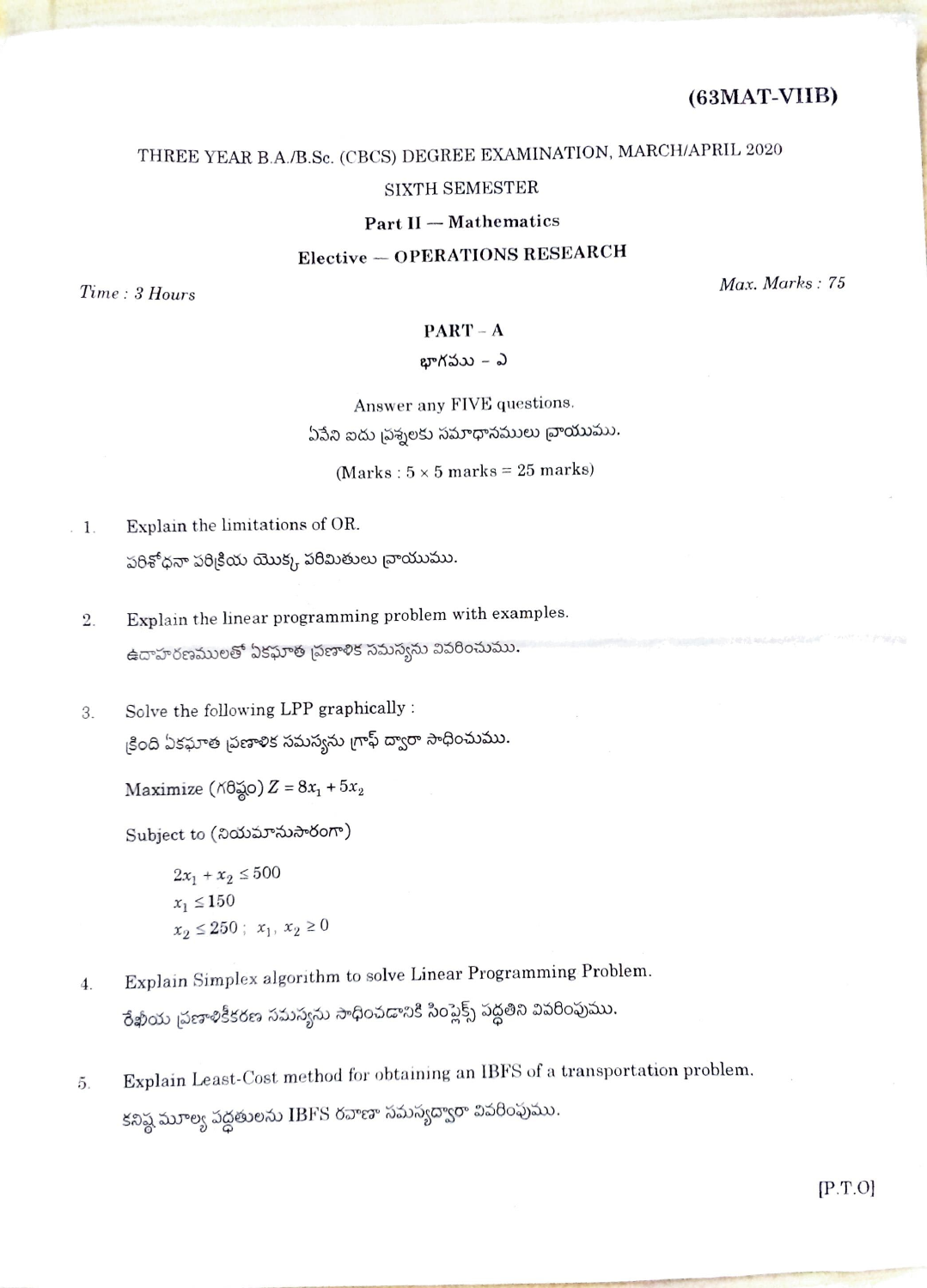Find the initial solution of the following transportation problem by North-West Corner Rule. 6. ్షింది రవాణా సమస్యకు ఆరంభసాధనను వాయువ్య పద్ధతి ద్వారా కనుక్కోండి.

|                        |    |                |   |   | Availability<br>(లభ్యత) |
|------------------------|----|----------------|---|---|-------------------------|
| Α                      | 10 |                | 3 | 6 | З                       |
| Β                      | 1  | 6              | 8 | 3 | 5                       |
| C                      | 7  | 4              | 5 | 3 |                         |
| Requirement<br>(అవసరత) | 3  | $\overline{2}$ | 6 | 4 |                         |

- Explain about the mathematical formulation of the assignment problem. 7. కేటాయింపు సమస్య యొక్క గణిత నమూనా/గణితాత్మక రూపకల్పనను వివరింపుము.
- Explain Hungarian Algorithm for solving assignment problem. 8. కేటాయింపు సమస్య సాధించుటను ఉన్న హంగేరియన్ అల్గారిథమ్ వివరించుము.
- Explain the procedure for sequencing of  $n$  jobs on three machines. 9. మూడు యంత్రాలపై  $n$ –ఉద్యోగాల అను<sub>క్</sub>మమును గురించి వివరించుము.
- Find the sequence that minimizes the total elapsed time required to complete the following 10. jobs:

కింది ఉద్యోగాలను పూర్తి చేసే సమయము యొక్క కనిష్ట అను<sub>క్</sub>మమును కనుక్కోండి.  $I_{ab}$   $(A56,15)$  $\Lambda$  $\overline{5}$  $\blacksquare$  $\Omega$  $\circ$  $\boldsymbol{\kappa}$ 

| $000 \cdot 600 \times 100$                            | $\overline{a}$ | $\mathbf{u}$ | $\mathbf{L}$ | $\mathbf{u}$ |
|-------------------------------------------------------|----------------|--------------|--------------|--------------|
| Machine ( ωνοι (ε Δου) Μι: 8 12 7 10 11 9             |                |              |              |              |
| Machine ( ώνοι (δεν λεύτρους 10 - 7 - 11 - 6 - 12 - 8 |                |              |              |              |

## $PART - B$

#### బాగవుు – బి

Answer any FIVE of the following questions, choosing atleast ONE question from each Section. ఏపేని ఐదు చ్రశ్నలకు సమాధానములు చ్రాయుము. చ్రతి సెక్షన్ కనీసం ఒక చ్రశ్నకైనా సమాధానము చ్రాయుము.

(Marks:  $5 \times 10$  marks = 50 marks)

## **SECTION A**

## **UNITI**

- Explain advantages and limitations of Operations Research. 11. పరిక్రియా పరిశోధన ఉపయోగాలు మరియు పరిమితులను వివరింపుము.
- Explain the role of Slack, Surplus and Artificial Variables in solving a Linear Programming 12. Problem.

ఏకఫూత <sub>l</sub>పణాళిక సమస్యను సాధించుటలో శ్లాక్, సర్మ్లస్ మరియు కృత్రిమ చలరాశుల పాత్రను వివరించుము.

 $(63<sub>MAT-VIIB</sub>)$ 

Hisap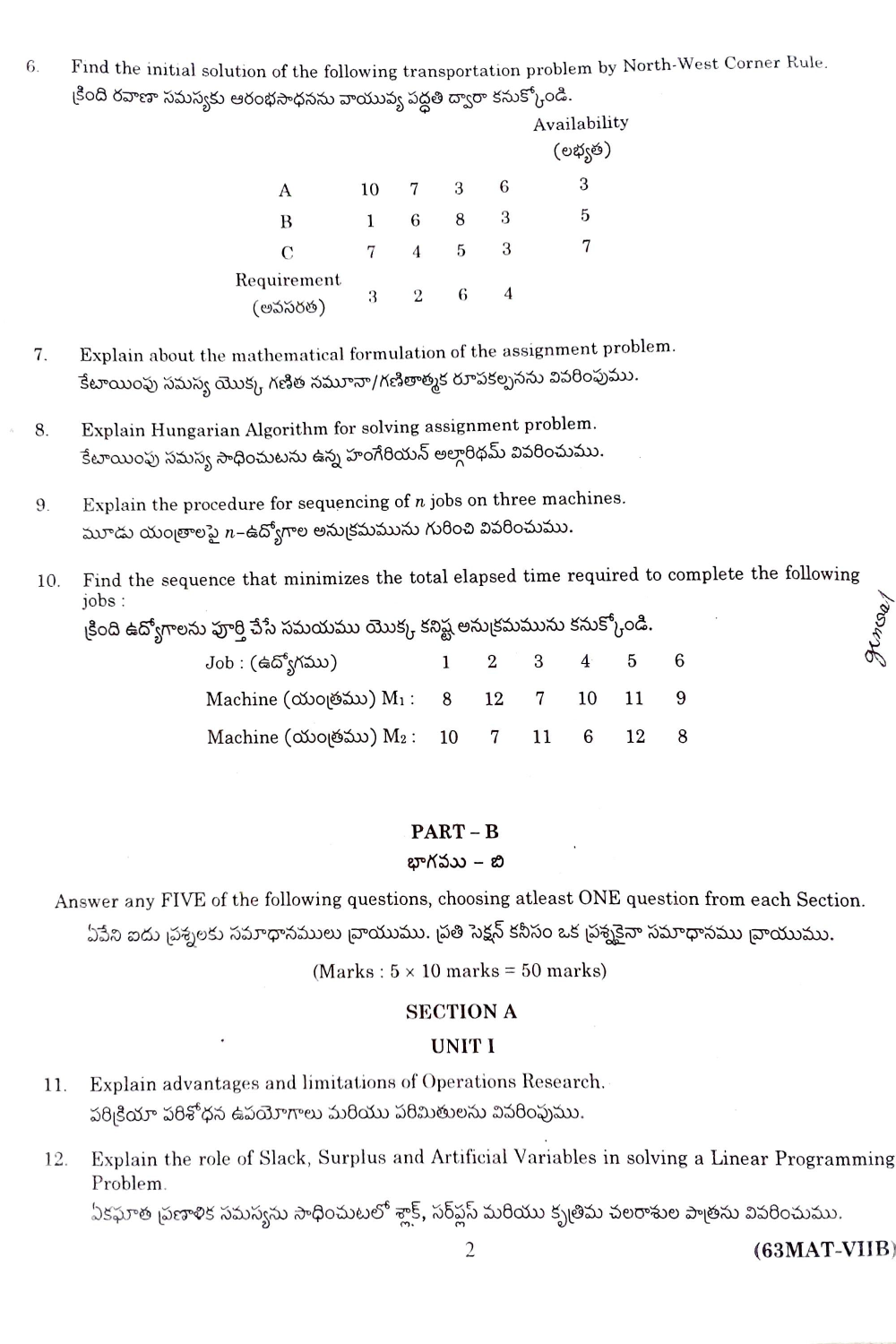#### **UNIT II**

Solve the following LPP using Graphical Method : 13. క్రింది ఏకఘాత ప్రణాళిక సమస్యను గ్రాఫ్ పద్ధతి ద్వారా సాధించుము.

Maximize  $Z = 3x_1 + 5x_2$  $(78)$ Subject to (నియమానుసారంగా)  $x_1 + 2x_2 \le 2000$  $x_1 + x_2 \le 1500$  $x_2 \le 600$  and (మరియు)  $x_1, x_2 \ge 0$ 

Solve the following LLP using Simplex Method : 14. కింది LLP సమస్యను సింప్లెక్స్ పద్ధతి ద్వారా సాధించుము.

```
Maximize Z = 10x_1 + x_2 + 2x_3(X8,0)
```
Subject to constraints : (adesvess etad :)

 $x_1 + x_2 - 2x_3 \le 10$  $4x_1 + x_2 + x_3 \le 20$  and (మరియు)  $x_1, x_2, x_3 \ge 0$ 

#### **UNIT III**

- Explain the mathematical formulation of the Transportation Problem. 15 రవాణా సమస్యకు గణితాత్మక రూపకల్పనను వ్రాయుము.
- Find IBFS to the following transportation problem by using Vogel's Approximation Method 16.  $(VAM)$

కింది రవాణా సమస్యకు ఓజిల్స్ ఉజ్జాయింపు పద్దతి ద్వారా తొలి ఆదార శక్యా సాధానను కనుక్కోండి.

|                     | $W_1$                                           |                                                            | $W_2$ $W_3$ Supply $(\mathfrak{J}_{\mathbb{R}^2}^{\mathbb{Z}})$ |
|---------------------|-------------------------------------------------|------------------------------------------------------------|-----------------------------------------------------------------|
| $F_1$               |                                                 |                                                            | 5                                                               |
| $\overline{F}_2$    |                                                 | $\left[\begin{array}{ccc} 2&7&4\ 3&3&1 \end{array}\right]$ | 8                                                               |
| $F_3$<br>$F_4$      | - 5                                             |                                                            | 9                                                               |
|                     | $\begin{array}{ccc} - & - \\ 1 & 6 \end{array}$ |                                                            | 14                                                              |
| Demand<br>(డిమాండ్) |                                                 | 18                                                         |                                                                 |